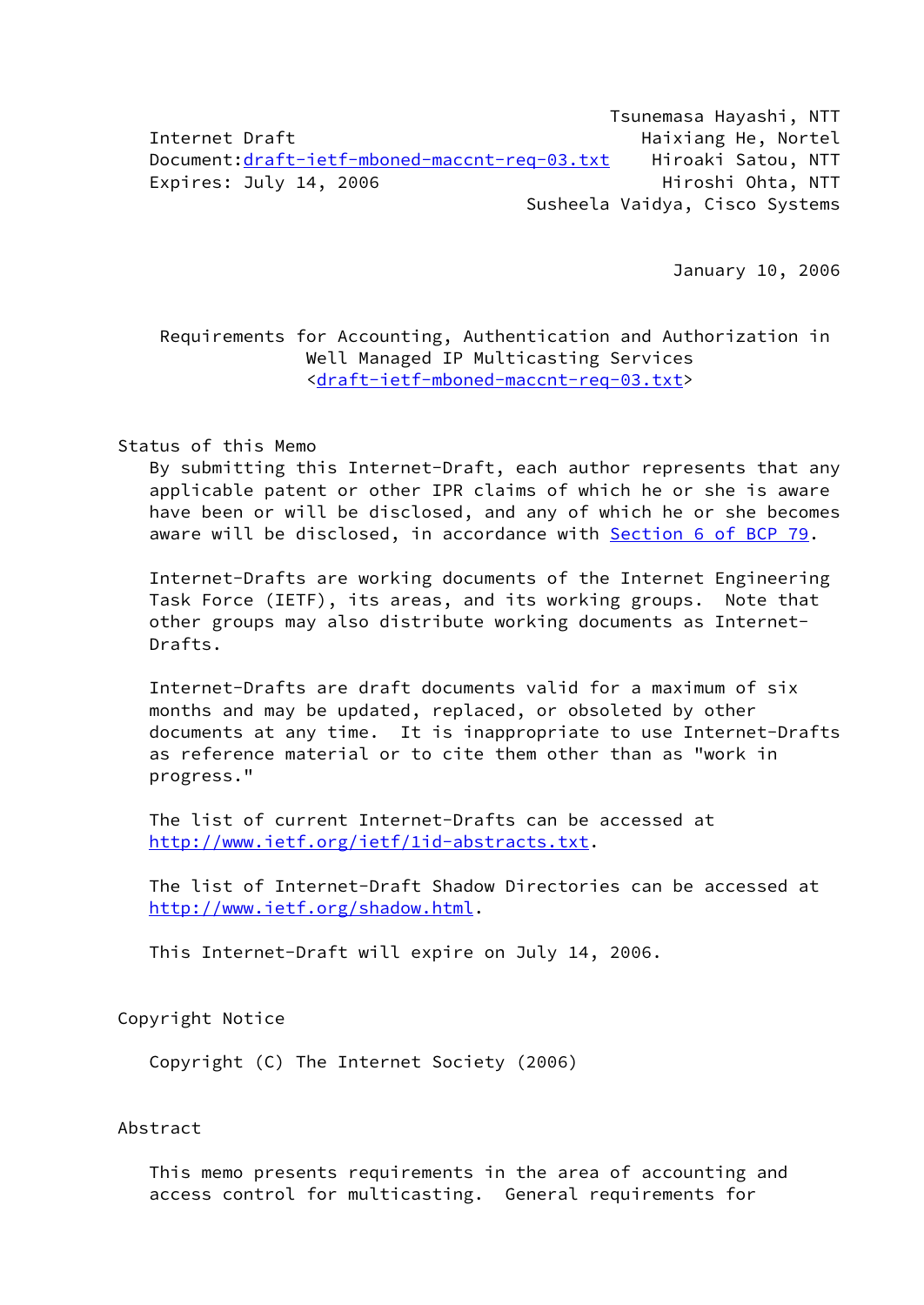<span id="page-1-0"></span>Internet Draft [draft-ietf-mboned-maccnt-req-03.txt](https://datatracker.ietf.org/doc/pdf/draft-ietf-mboned-maccnt-req-03.txt) January 10, 2006

 accounting capabilities including quality-of-service (QoS) related issues are listed. Finally, cases for Content Delivery Services (CDS) are described as application examples which could benefit from multicasting accounting and access control capabilities as described in the I-D. It is proposed that this I-D be used as a starting point for further discussion on these issues.

# Table of contents

| 2. Definitions and Abbreviations4                             |  |
|---------------------------------------------------------------|--|
|                                                               |  |
|                                                               |  |
|                                                               |  |
|                                                               |  |
| 3.2 Relationship with secure multicasting (MSEC)6             |  |
| 4. General AAA-related functional requirements for IP         |  |
|                                                               |  |
| $5.$ Application example and its specific requirements10      |  |
| 5.1 IP Multicast-based Content Delivery Service (CDS): CP and |  |
| NSP are different entities (companies)10                      |  |
| 5.1.1 Network model for Multicast Content Delivery Service10  |  |
| 5.1.2 Content Delivery Service Requirements12                 |  |
|                                                               |  |
|                                                               |  |
|                                                               |  |
| 5.2 IP Multicast-based Content Delivery Service (CDS): CP and |  |
| NSP are the same entities (companies)14                       |  |
|                                                               |  |
|                                                               |  |
|                                                               |  |
|                                                               |  |
|                                                               |  |
|                                                               |  |
|                                                               |  |
|                                                               |  |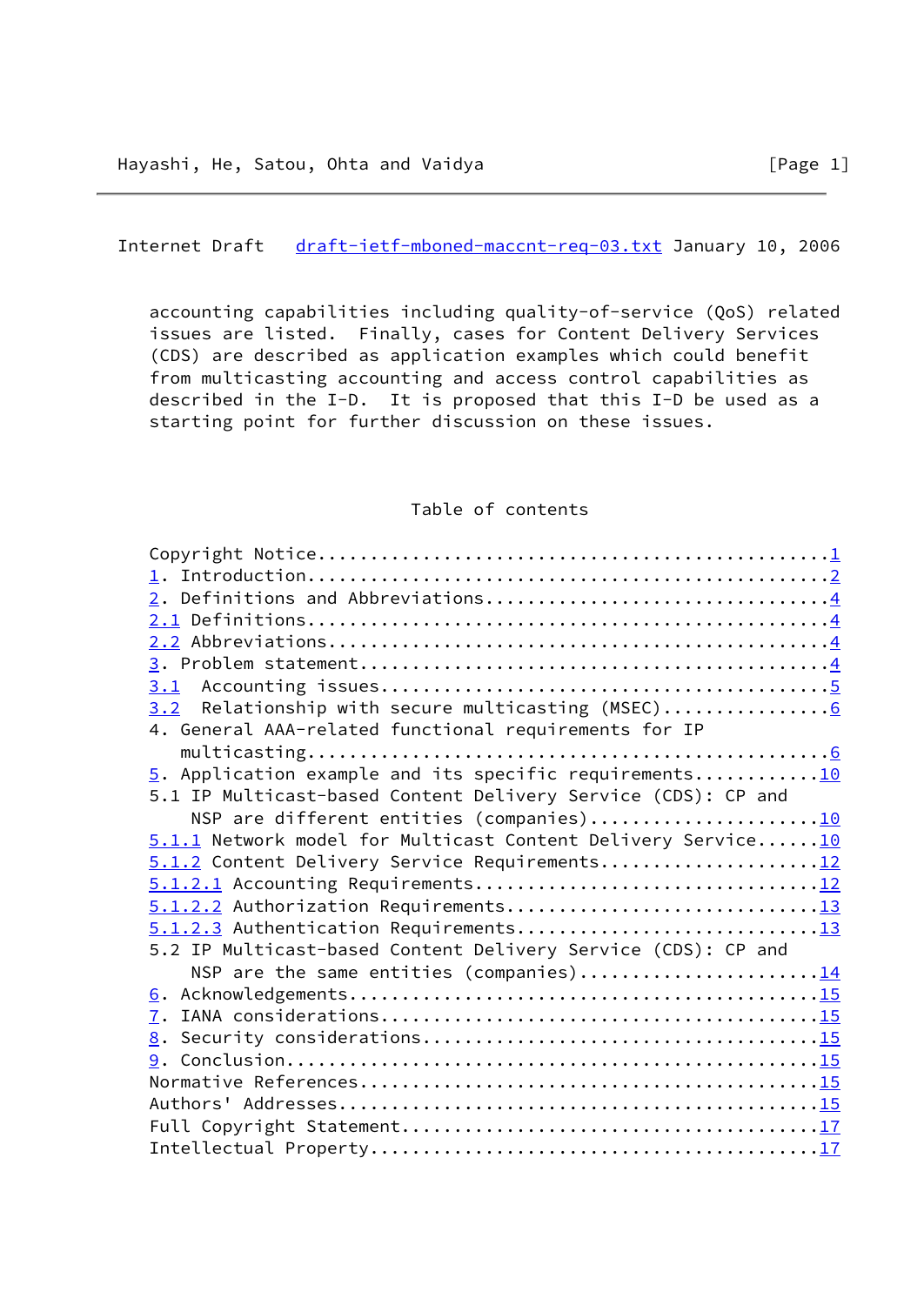### <span id="page-2-0"></span>[1.](#page-2-0) Introduction

 This I-D will present general functional requirements related to accounting, authentication and authorization issues in IP multicasting networks. A multicast network which fulfills all of

| Hayashi, He, Satou, Ohta and Vaidya |  | [Page 2] |
|-------------------------------------|--|----------|
|-------------------------------------|--|----------|

Internet Draft [draft-ietf-mboned-maccnt-req-03.txt](https://datatracker.ietf.org/doc/pdf/draft-ietf-mboned-maccnt-req-03.txt) January 10, 2006

 these requirements will be called a "fully AAA enabled" IP multicasting network. Fulfillment of all or some of the requirements will make possible more robust management of IP multicasting networks, and as such these capabilities contribute to the provision of well-managed IP multicasting services.

 IP multicasting is becoming widely used as a method to save network resources such as bandwidth or CPU processing power of the sender's server for cases where a large volume of information needs to be distributed to a large number of receivers. This trend can be observed both in enterprise use and in broadband services provided by network operator/service providers.

 Distance learning within a university and in-house (in-company) sharing of multimedia information are examples of enterprise use. In these examples, sources generate high-bit rate (e.g., 6Mbit/s) streaming information. When the number of receivers becomes large, such systems do not scale well without multicasting.

 On the other hand, a Content Delivery Service (CDS) is an example of a broadband service provided by network operators/service providers. Distribution of movies and other video programs to each user are typical services. Each channel requires large bandwidth (e.g., 6Mbit/s) and operator/service providers need to provide many channels to make their service attractive. In addition, the number of receivers is large (e.g., more than a few thousands). The system to provide this service does not scale well without multicasting.

 As such, multicasting can be useful to make the network more scalable when a large volume of information needs to be distributed to a large number of receivers. However, multicasting according to current standards (e.g., IGMPv3[1] and MLDv2[2]) has drawbacks compared to unicasting when one applies it to commercial services. Accounting of each user's actions is not possible with multicasting as it is with unicasting. Accounting consists of grasping each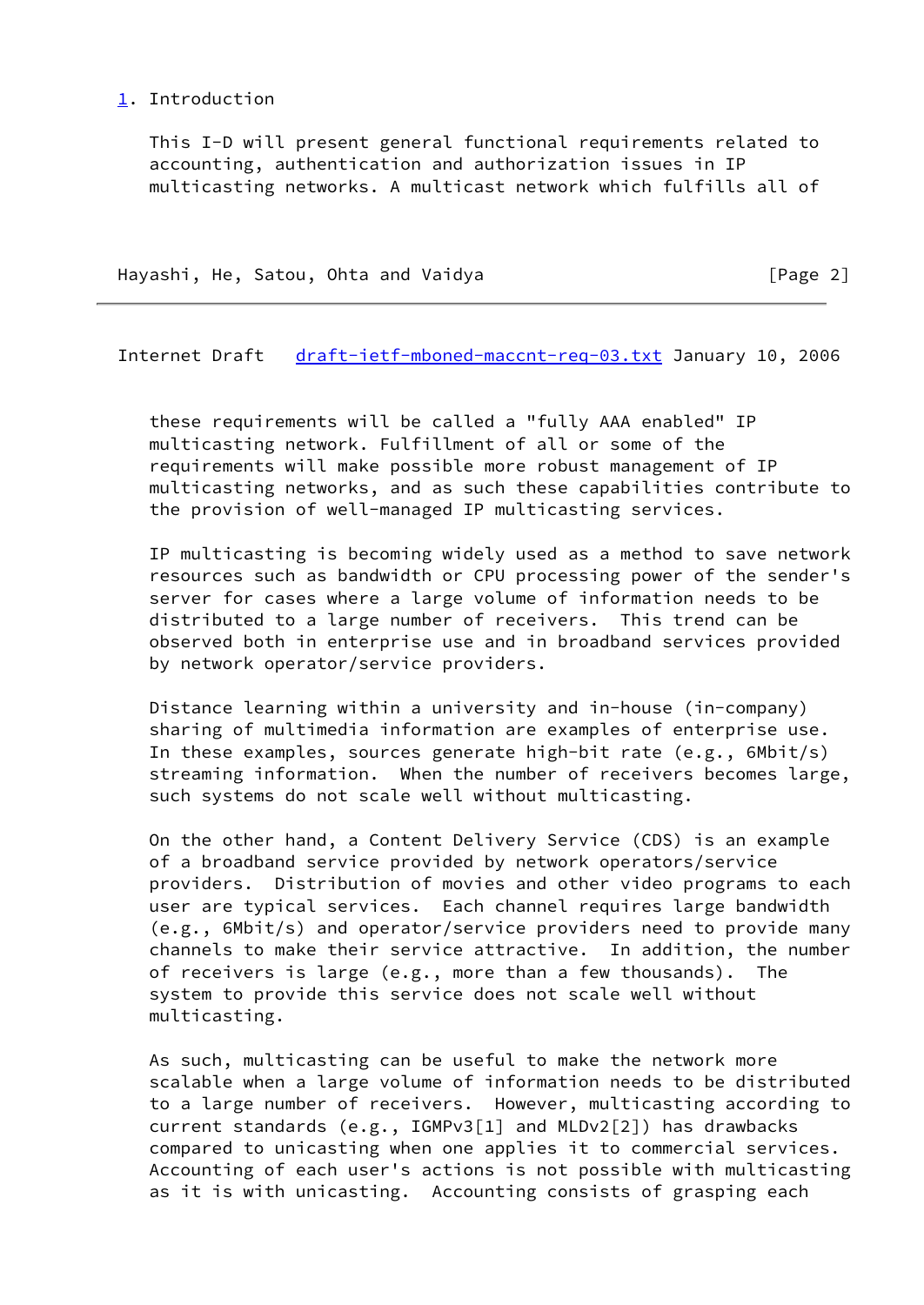user's behavior, when she/he starts/stops to receive a channel, which channel she/he receives, etc.

 IP multicasting can be used to distribute free material efficiently, but there are limitations to multicasting in usage models where usage accounting is necessary, such as many commercial applications. These limitations have prevented the widespread deployment of multicasting. Alternatively, one could develop and use a proprietary solution to address this issue. However, non-standard solutions have drawbacks in terms of interoperability or cost of development and maintenance.

 Without accounting capability in multicasting, information providers desiring accounting capability are forced to use

Hayashi, He, Satou, Ohta and Vaidya **Example 20** [Page 3]

<span id="page-3-1"></span>Internet Draft [draft-ietf-mboned-maccnt-req-03.txt](https://datatracker.ietf.org/doc/pdf/draft-ietf-mboned-maccnt-req-03.txt) January 10, 2006

 unicasting even when multicasting would otherwise be desirable from a bandwidth/server resource perspective. If multicasting could be used with user-based accounting capabilities, its applicability would be greatly widened.

 This I-D first describes problems on accounting issues in multicasting. Then the general requirements for this capability including QoS related issues are listed. Finally, application examples which could benefit from multicasting with accounting capabilities are shown. It is proposed that this I-D be used as a starting point for a discussion on these issues.

<span id="page-3-0"></span>[2.](#page-3-0) Definitions and Abbreviations

### <span id="page-3-2"></span>[2.1](#page-3-2) Definitions

Authentication: action for identifying a user as a genuine one.

 Authorization: action for giving permission for a user to access content or the network.

 User-based accounting: actions for grasping each user's behavior, when she/he starts/stops to receive a channel, which channel she/he receives, etc.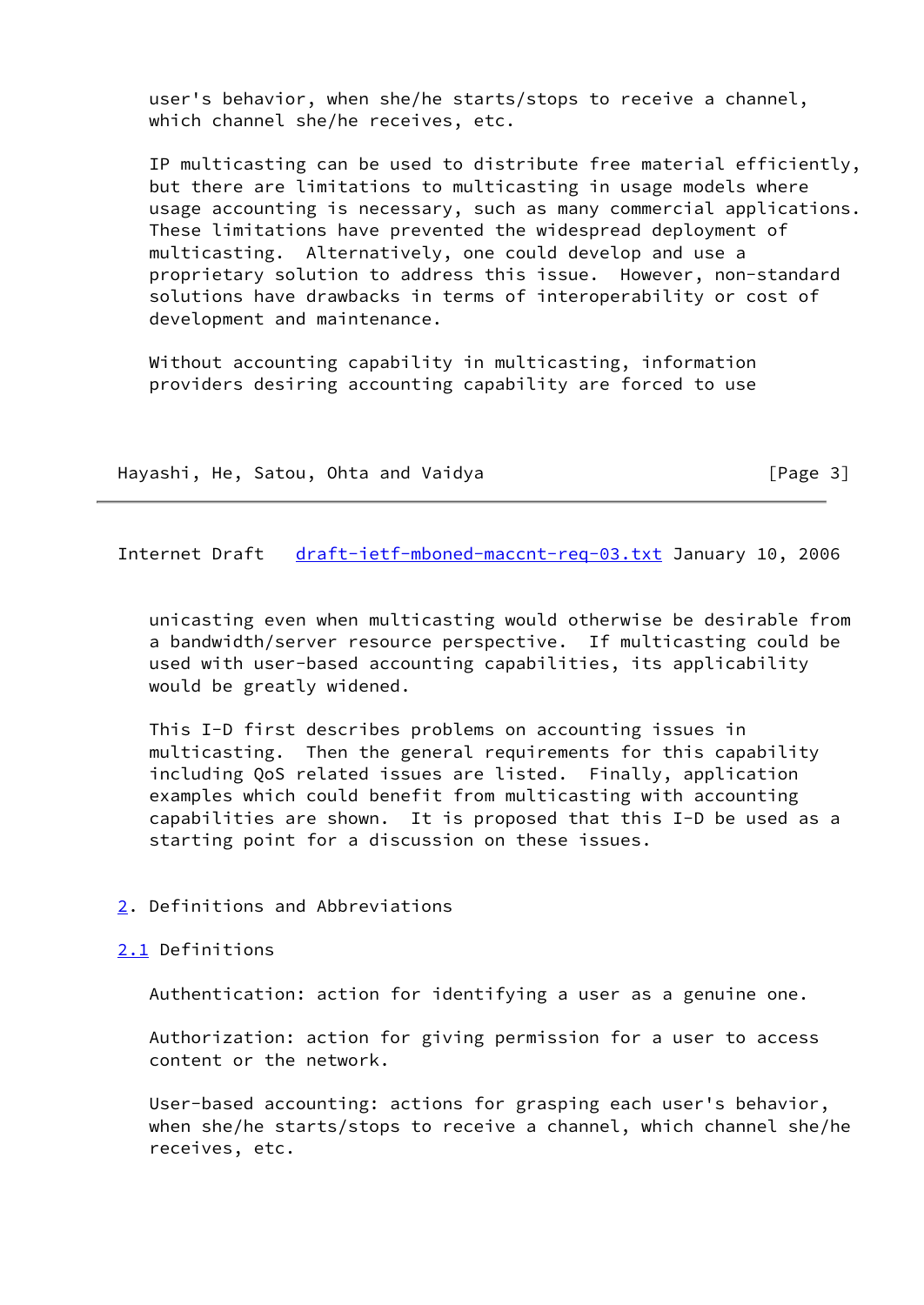### <span id="page-4-0"></span>[2.2](#page-4-0) Abbreviations

 ASM: Any-Source Multicast CDS: Content Delivery Service CP: Content Provider IGMP: Internet Group Management Protocol MLD: Multicast Listener Discovery NSP: Network Service Provider SSM: Single-Source Multicast QoS: Quality of Service

<span id="page-4-1"></span>[3.](#page-4-1) Problem statement

Hayashi, He, Satou, Ohta and Vaidya **Example 2018** [Page 4]

<span id="page-4-3"></span>Internet Draft [draft-ietf-mboned-maccnt-req-03.txt](https://datatracker.ietf.org/doc/pdf/draft-ietf-mboned-maccnt-req-03.txt) January 10, 2006

### <span id="page-4-2"></span>[3.1](#page-4-2) Accounting issues

 In unicast communications, the server (information source) can identify the client (information receiver) and only permits connection by an eligible client when this type of access control is necessary. In addition, when necessary, the server can grasp what the client is doing (e.g., connecting to the server, starting reception, what information the client is receiving, terminating reception, disconnecting from the server).

 On the other hand, in multicast communication with current standards (e.g., IGMPv3[1] or MLDv2[1]) the server just feeds its information to the multicast router [as in Fig.1]. Then, the multicast router replicates the data to any link which has at least one client requesting the information. In this process, no eligibility check is conducted. Any client can receive information just by requesting it. In other words, the current standards do not provide multicasting with authorization or access control capabilities sufficient to meet the requirements of accounting.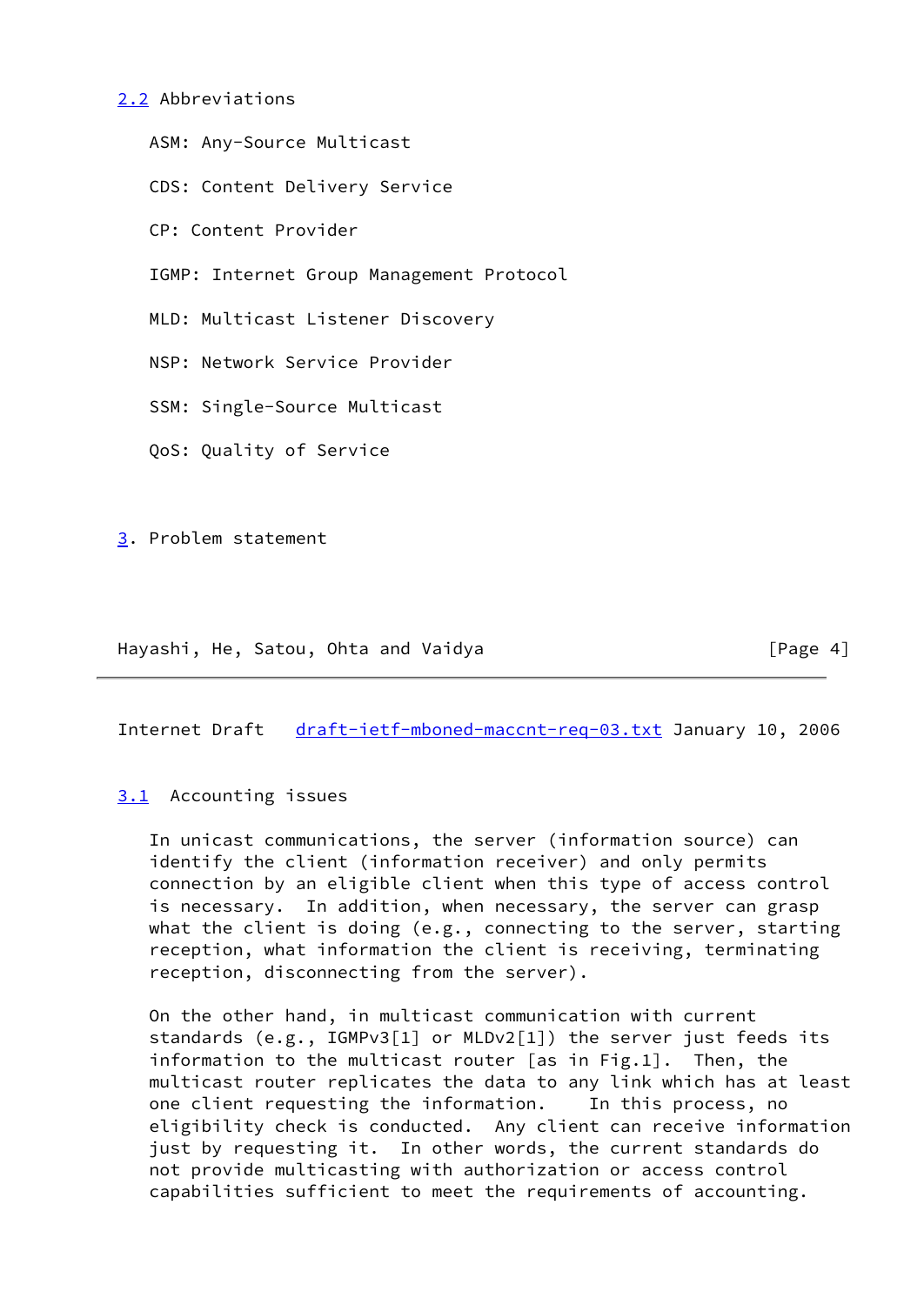

Fig.1 Example network for multicast communication

 This is the major reason why multicasting is only used for cases where no user-based accounting capabilities are necessary. However, since more and more information is transferred over IP-based networks and some of these applications may require accounting capabilities, it is easy to envision the requirement of supporting such cases. For example, accounting is needed if one wants to charge for distributed information on a non-flat-fee basis. If the volume of information and number of clients are large, it is beneficial to use multicasting for purposes of network resource efficiency.

 As such, the same level of user-based accounting capabilities as provided in unicast networks should be provided in multicast networks.

Hayashi, He, Satou, Ohta and Vaidya **Example 20 For the Solution Club** [Page 5]

<span id="page-5-1"></span>Internet Draft [draft-ietf-mboned-maccnt-req-03.txt](https://datatracker.ietf.org/doc/pdf/draft-ietf-mboned-maccnt-req-03.txt) January 10, 2006

<span id="page-5-0"></span>[3.2](#page-5-0) Relationship with secure multicasting (MSEC)

 In many cases, content encryption (e.g. MSEC) is an effective method for preventing unauthorized access to original content (in other words, the ability to decode data to return it to its generally useable form.) This I-D presents requirements for multicasting networks in the areas of 1) access control to prevent unauthorized access to the network, and 2) accounting to grasp user activity. The functional requirements do not require content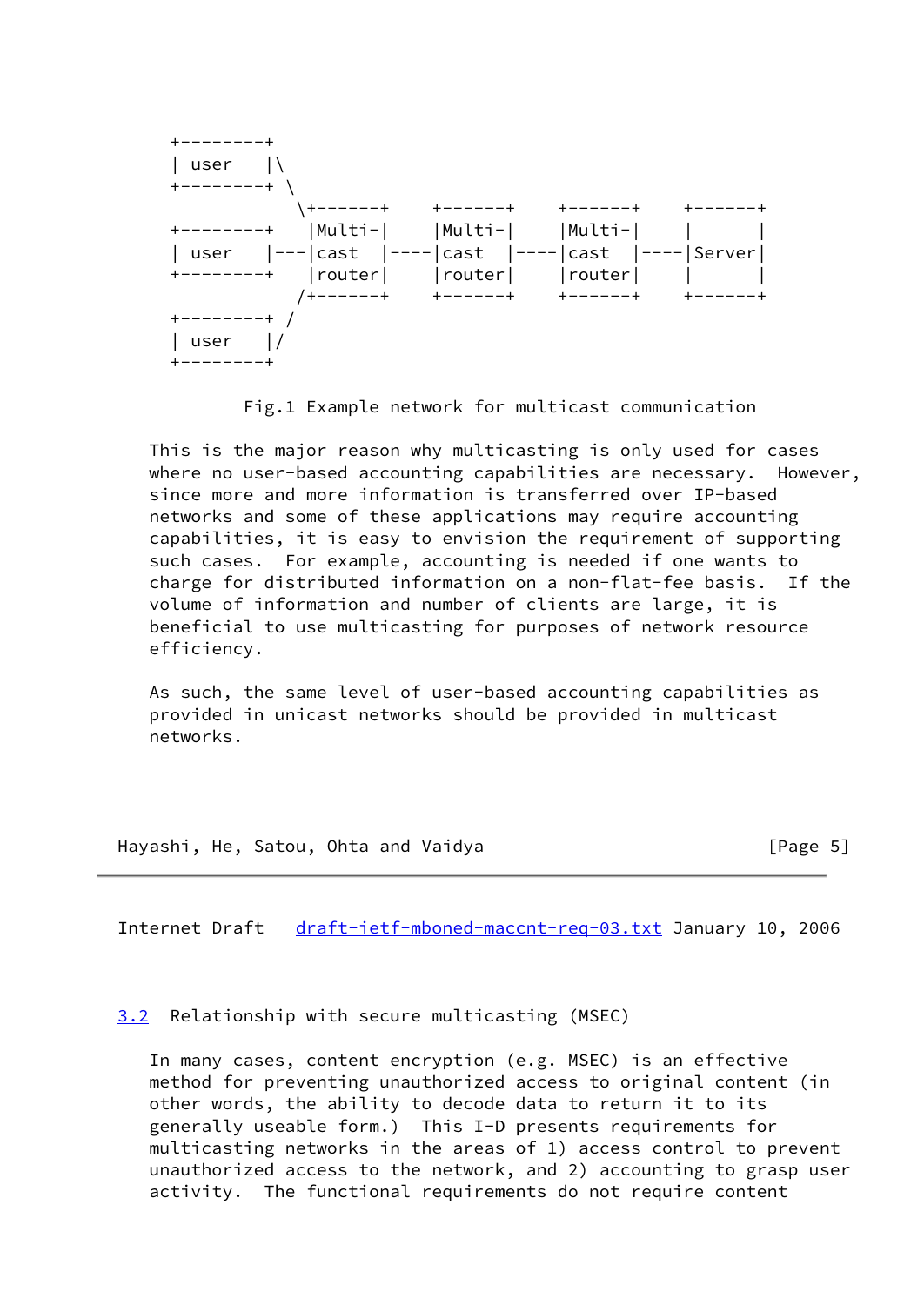encryption although it might solve some of the related problems. At this point, it is not yet clear whether encryption would be part of a solution and if so, what other components (if any) would also be required.

<span id="page-6-0"></span>[4.](#page-6-0) General AAA-related functional requirements for IP multicasting

 In consideration of the issues presented in [section 3,](#page-4-1) the following requirements have been derived:

(1) User identification

 The network should be able to identify each user when they attempt to access the service so that necessary access controlling actions can be applied. Also, it is necessary to identify the source (user) of each request (e.g., join/leave) for user accounting purposes.

 With current protocols (IGMP/MLD), the sender cannot distinguish which receivers (end hosts) are actually receiving the information. The sender must rely on the information from the multicasting routers. This can be complicated if the sender and routers are maintained by different entities.

(2) Issue of network resource protection

 In order to guarantee certain QoS it is important for network providers to be able to protect their network resources from being wasted, (either maliciously or accidentally).

 For comparisons sake, in the case of unicast this issue can be resolved e.g. by using RSVP.

(2.1) Access control

Hayashi, He, Satou, Ohta and Vaidya **Franklin** (Page 6)

Internet Draft [draft-ietf-mboned-maccnt-req-03.txt](https://datatracker.ietf.org/doc/pdf/draft-ietf-mboned-maccnt-req-03.txt) January 10, 2006

 The network should be able to apply necessary access controlling actions when an eligible user requests. The network should be able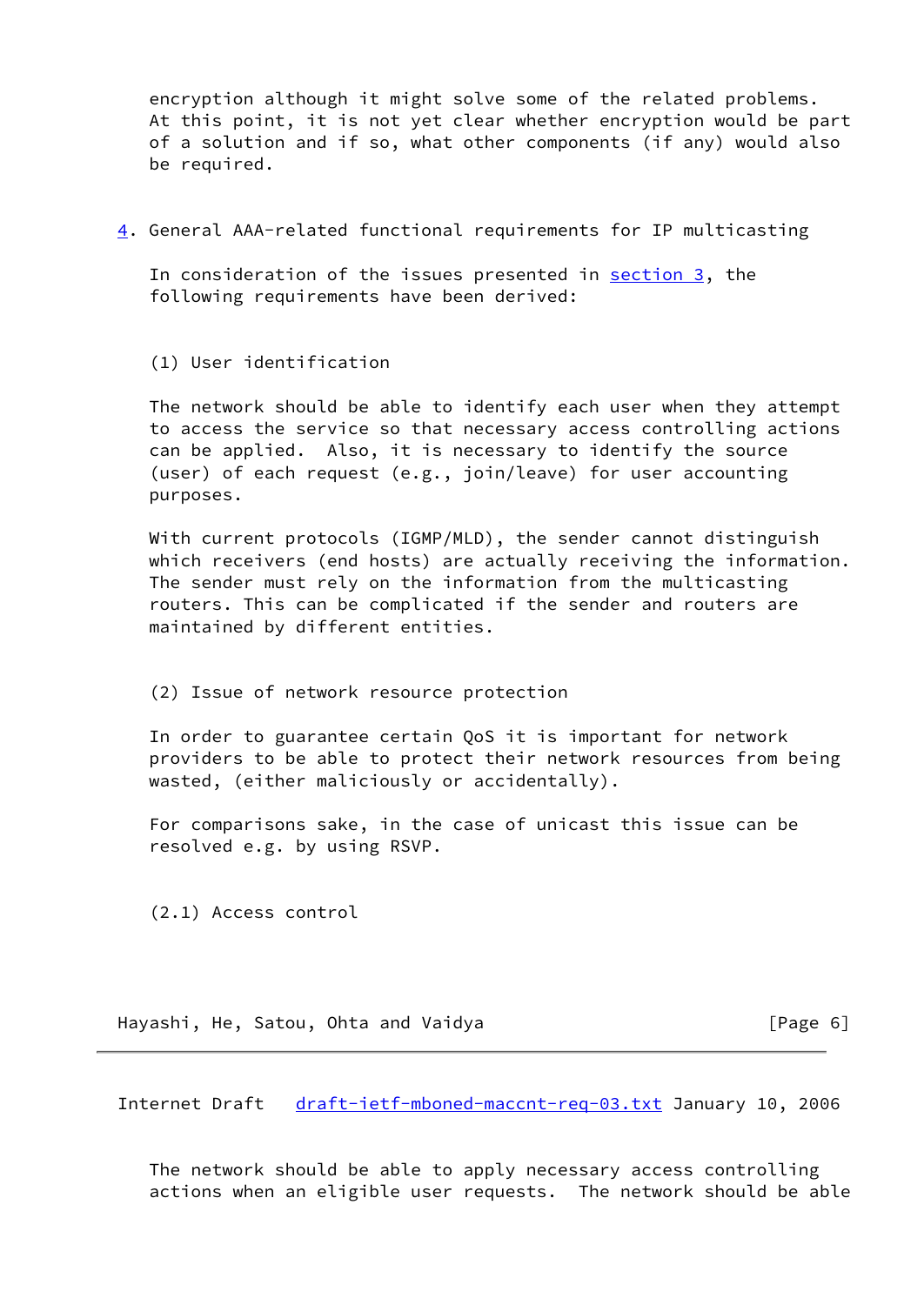to reject any action requested from an ineligible user.

 (2.2) Control mechanism to support bandwidth of multicast stream from a physical port of edge router or switch

 The network may need to control the combined bandwidth for all groups at the physical port of the edge router or switch so that these given physical entities are not overflowed with traffic.

 (2.3) Control mechanism of number of groups delivered from a physical port of edge router and switch

 If an NSP desires to guarantee a certain level of QoS to CP and the receivers, it is necessary that the NSP be able to control the number of groups delivered from a physical port of an edge router and a switch so that the combined bandwidth between content servers and multicast routers can be within the limit.

 For comparisons sake, in the case of unicast this issue can be resolved e.g. by using RSVP.

(3) User authentication

The network should be able to authenticate a user.

(4) User authorization

 The network, at its option, should be able to authorize a user's access to content or a multicast group, so as to meet any demands by a CP to prevent content access by ineligible users. In the case that the NSP may wish to provide a service based on guaranteed delivery, the NSP would not want to waste its network resources on ineligible users. Eligibility can be defined in several ways. The definition of an "eligible user" should be discussed further.

# (5) Accounting and billing

 In many commercial multicast situations, NSPs would like to be able to precisely grasp network resource consumption and CPs would like to be able to precisely grasp the content consumption by end-users. Such information might be used for identifying highly viewed content for advertising revenue, ratings calculations, programming decisions, etc., as well as billing and auditing purposes. Also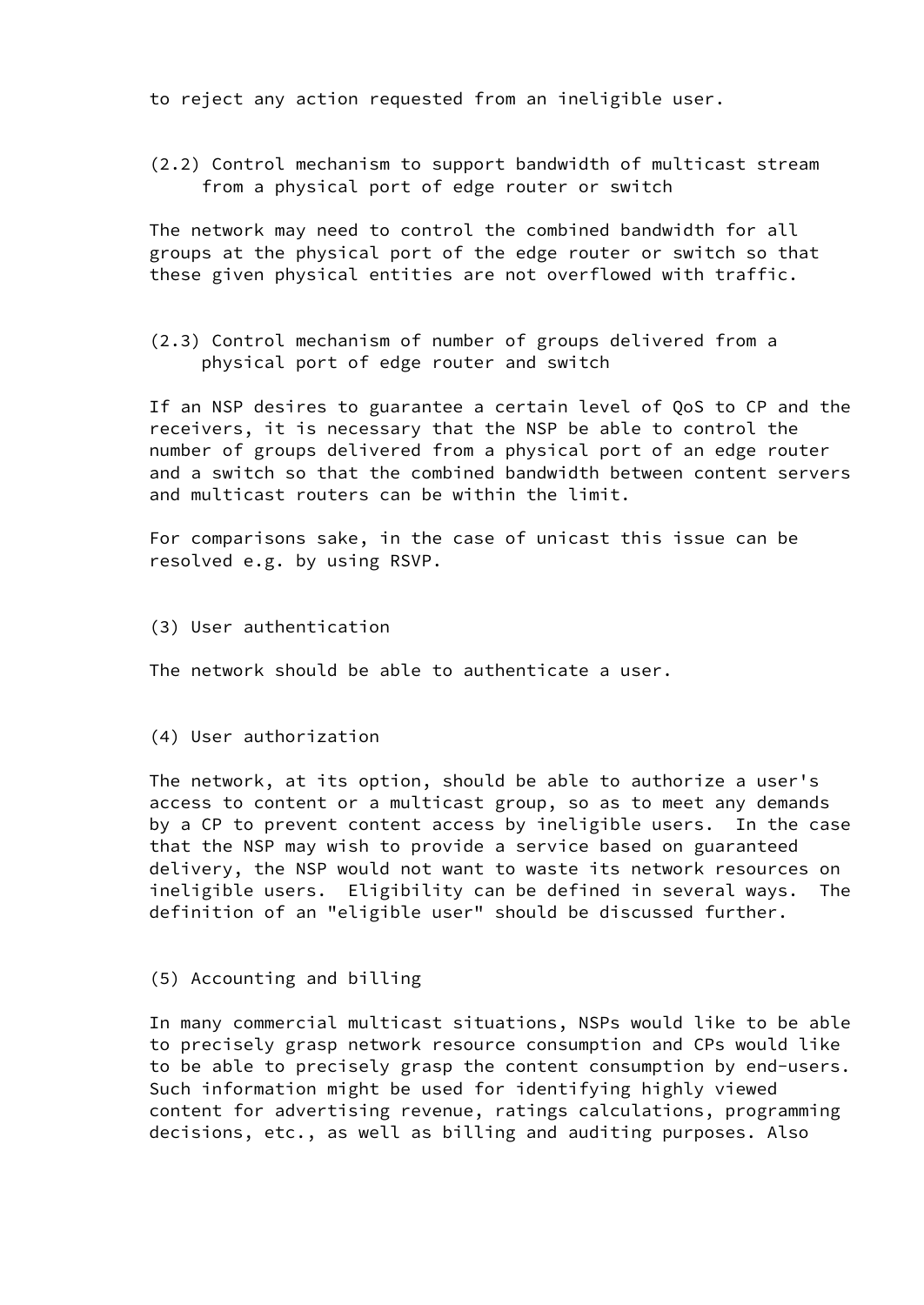Internet Draft [draft-ietf-mboned-maccnt-req-03.txt](https://datatracker.ietf.org/doc/pdf/draft-ietf-mboned-maccnt-req-03.txt) January 10, 2006

 content and network providers may wish to provide users with access to their usage history.

 To assemble such an understanding of end-user behavior, it is necessary to precisely log information such as who (host/user) is accessing what content at what time (join action) until what time (leave action). The result of the access-control decision (e.g. results of authorization) would also be valuable information. The desired degree of logging precisions would depend on the application used.

(5.1) How to share user information

 For commercial multicast applications it is important for NSP and CP to be able to share information regarding user's behaviour (as described in (5) in standardized ways.

(6) Notification to users of the result of the join request

 It should be possible to provide information to the user about the status of his/her join request(granted/denied/other).

(7) Service and terminal portability

 Depending on the service, networks should allow for a user to receive a service from different places and/or with a different terminal device.

(8) Support of ASM and SSM

Both ASM (G), and SSM (S,G) should be supported as multicast models.

(9) Admission control for join action

 In order to maintain a predefined QoS level, depending on the NSP's policy, an edge router should be able to control the number of streams it serves to a user, and total bandwidth consumed to that user. For example if the number of streams being served to a certain user has reached the limit defined by the NSP's policy,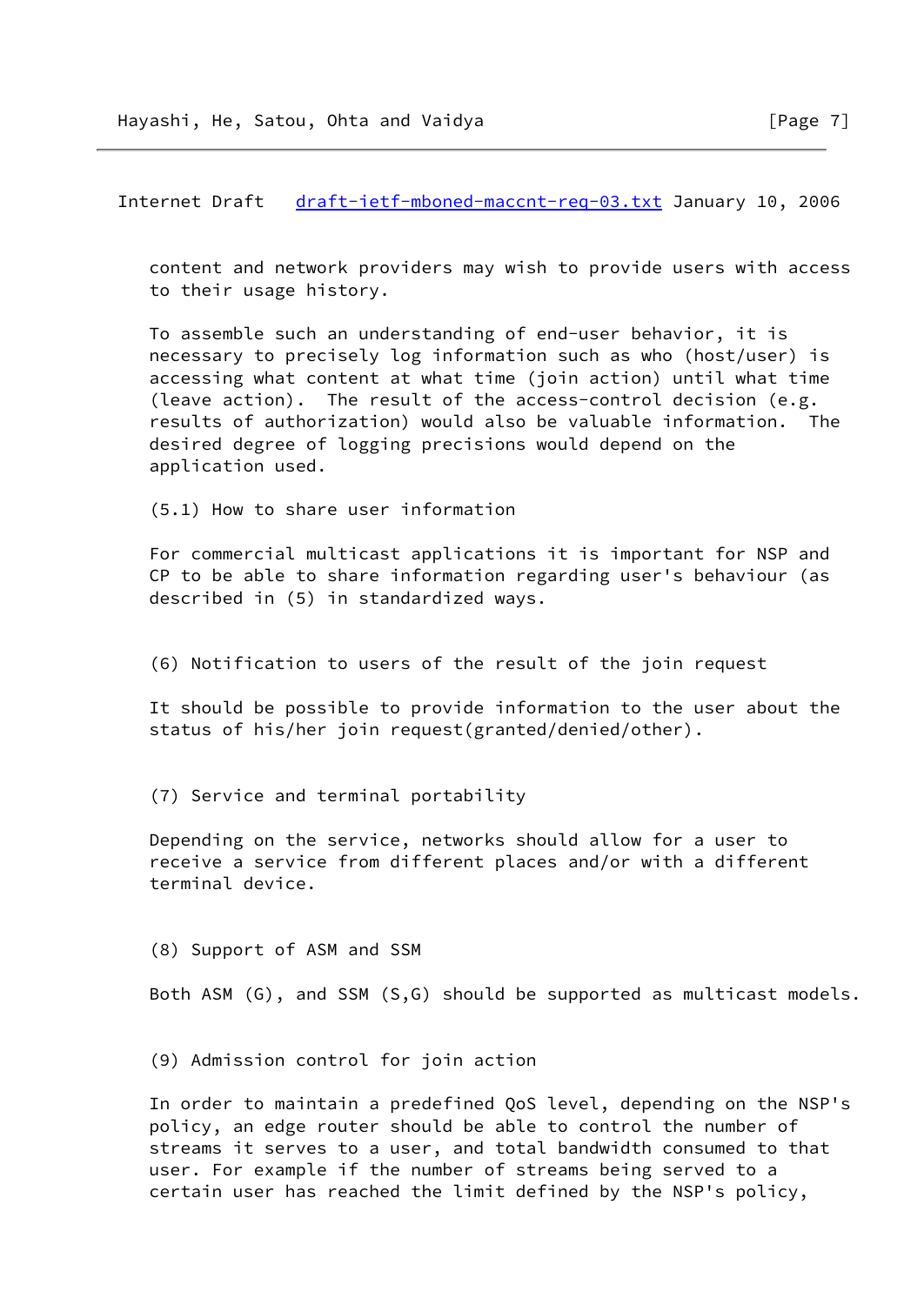then the edge router should not accept a subsequent "join" until one of the existing streams is terminated. Similarly, if the NSP is controlling by per-user bandwidth consumption, then a subsequent "join" should not be accepted if delivery of the requested stream would push the consumed bandwidth over the NSP policy-defined limit.

Hayashi, He, Satou, Ohta and Vaidya **Example 2018** [Page 8]

Internet Draft [draft-ietf-mboned-maccnt-req-03.txt](https://datatracker.ietf.org/doc/pdf/draft-ietf-mboned-maccnt-req-03.txt) January 10, 2006

(10) Channel Join Latency and Leave Latency

 Commercial implementations of IP multicasting are likely to have strict requirements in terms of user experience. Join latency is the time between when a user sends a "join" request and when the requested data streaming first reaches the user. Leave latency is the time between when a user sends a "leave" signal and when the network stops streaming to the user.

 Leave and Join latencies impact the acceptable end-user experience for fast channel surfing. In an IP-TV application, users are not going to be receptive to a slow response time when changing channels. If there are policies for controlling the number of simultaneous streams a user may access then channel surfing will be determined by the join and leave latencies.

 Furthermore, leave affects resource consumption: with a low "leave latency" network providers could minimize streaming content when there are no audiences.

 It is important that any overhead for authentication, authorization, and access-control be minimized at the times of joining and leaving multicast groups so as to achieve join and leave latencies acceptable in terms of user experience. For example this is important in an IP-TV application, because users are not going to be receptive to a slow response time when changing channels.

#### (11) Scalability

 Solutions that are used for well managed IP multicasting should scale enough to support the needs of content providers and network operators.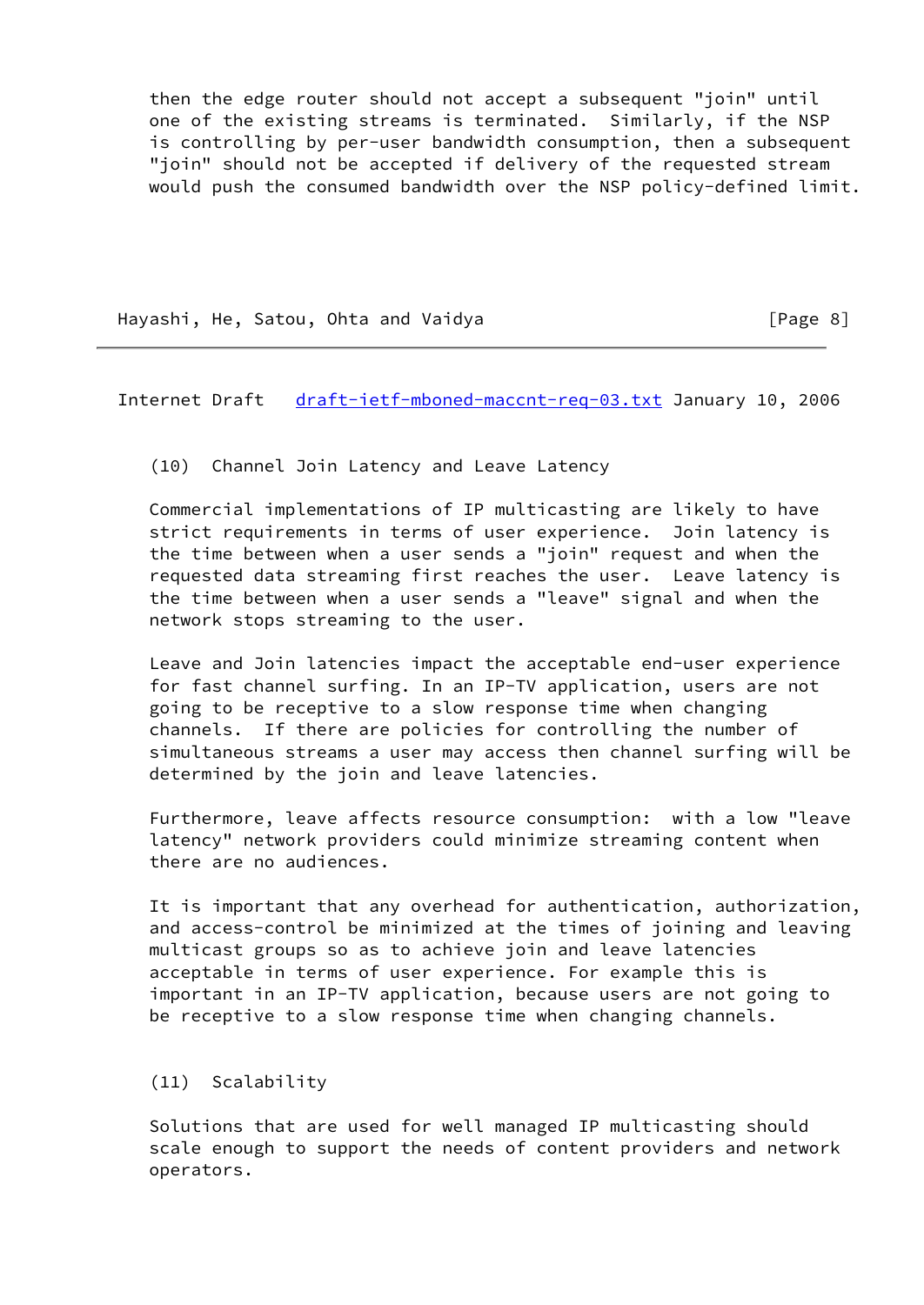(12) Small impact on the existing products

 Impact on the existing products (e.g., protocols, software, etc.) should be as minimal as possible.

 Ideally the NSP should be able to use the same infrastructure (such as access control) to support commercial multicast services for the so called "triple play" services: voice (VoIP), video, and broadband Internet access services.

(13) Deployable as alternative to Unicast

 IP Multicasting would ideally be available as an alternative to IP unicasting when the "on-demand" nature of unicasting is not

Hayashi, He, Satou, Ohta and Vaidya **Example 2018** [Page 9]

<span id="page-10-1"></span>Internet Draft [draft-ietf-mboned-maccnt-req-03.txt](https://datatracker.ietf.org/doc/pdf/draft-ietf-mboned-maccnt-req-03.txt) January 10, 2006

 required. Therefore interfaces to multicasting should allow for easy integration into CDS systems that support unicasting. Especially equivalent interfaces for authorization, access control and accounting capabilities should be provided.

(14) Multicast replication

 The above requirements should also apply if multicast replication is being done on an access-node (e.g. DSLAMs or OLTs).

 Specific functional requirements for each application can be derived from the above general requirements. An example is shown in the [section 5](#page-10-0).

<span id="page-10-0"></span>[5.](#page-10-0) Application example and its specific requirements

 This section shows an application example which could benefit from multicasting. Then, specific functional requirements related to user-based accounting capabilities are derived.

<span id="page-10-2"></span>[5.1](#page-10-2) IP Multicast-based Content Delivery Service (CDS): CP and NSP are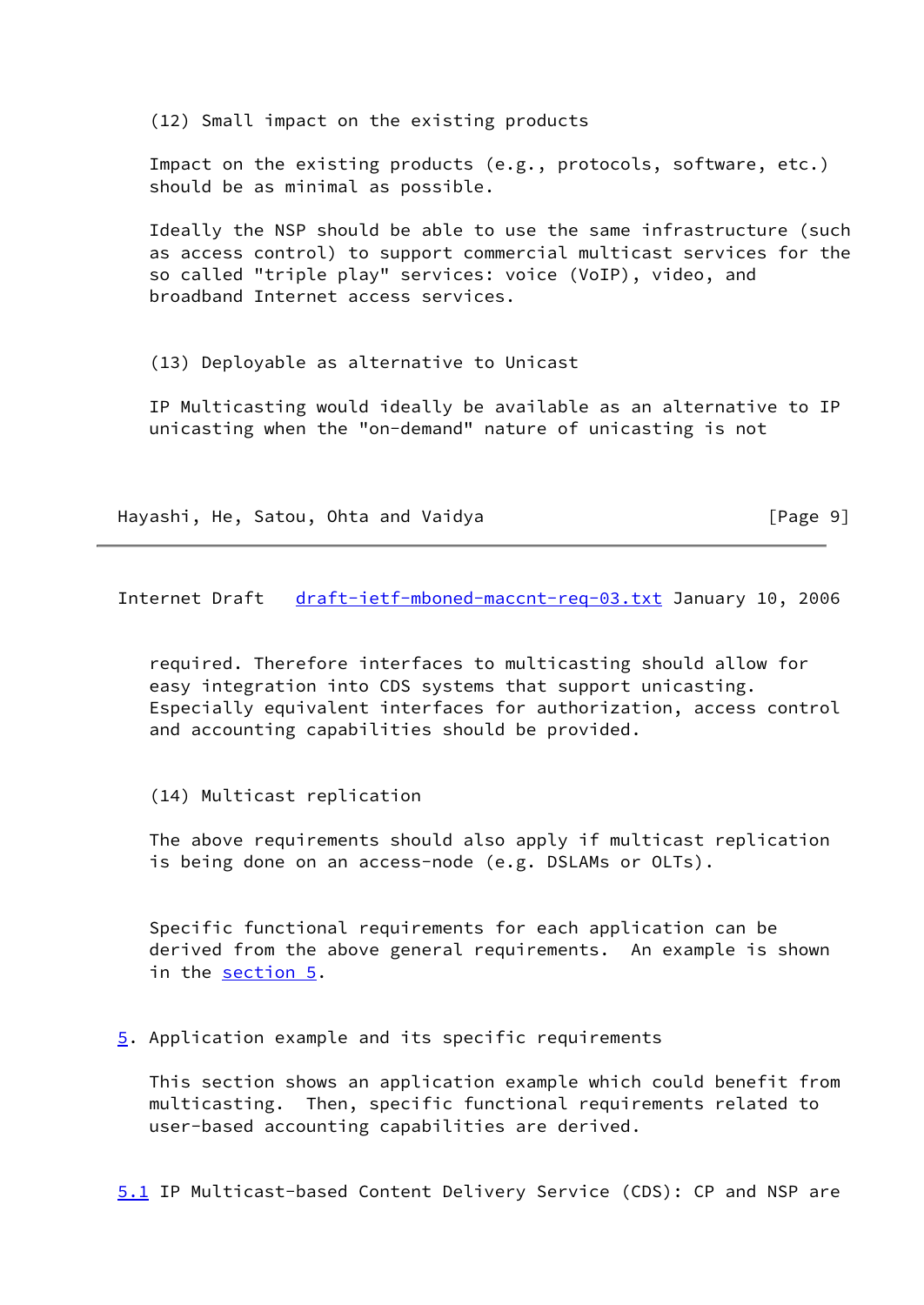different entities (companies)

 Broadband access networks such as ADSL (Asymmetric Digital Subscriber Line) or FTTH (Fiber to the Home) have been deployed widely in recent years. Content Delivery Service (CDS) is expected to be a major application provided through broadband access networks. Because many services such as television broadcasting require huge bandwidth (e.g., 6Mbit/s) and processing power at content server, IP multicast is used as an efficient delivery mechanism for CDS.

 One way to provide high quality CDS is to use closed networks ("walled-garden" model).

 This subsection shows an example where CP and NSP are different entities (companies).

<span id="page-11-0"></span>[5.1.1](#page-11-0) Network model for Multicast Content Delivery Service

 As shown in Fig.2, networks for CDS contain three different types of entities: Content Provider (CP), Network Service Provider (NSP), and end user clients. An NSP owns the network resources (infrastructure). It accommodates content providers on one side and accommodates end user clients on the other side. NSP provides the

Hayashi, He, Satou, Ohta and Vaidya **Frankline (Page 10)** 

Internet Draft [draft-ietf-mboned-maccnt-req-03.txt](https://datatracker.ietf.org/doc/pdf/draft-ietf-mboned-maccnt-req-03.txt) January 10, 2006

 network for CDS to two other entities (i.e., CPs and end user clients). A CP provides content to each end-user client through the network of NSPs. NSPs are responsible for delivering the content to end user clients, and for controlling the network resources.

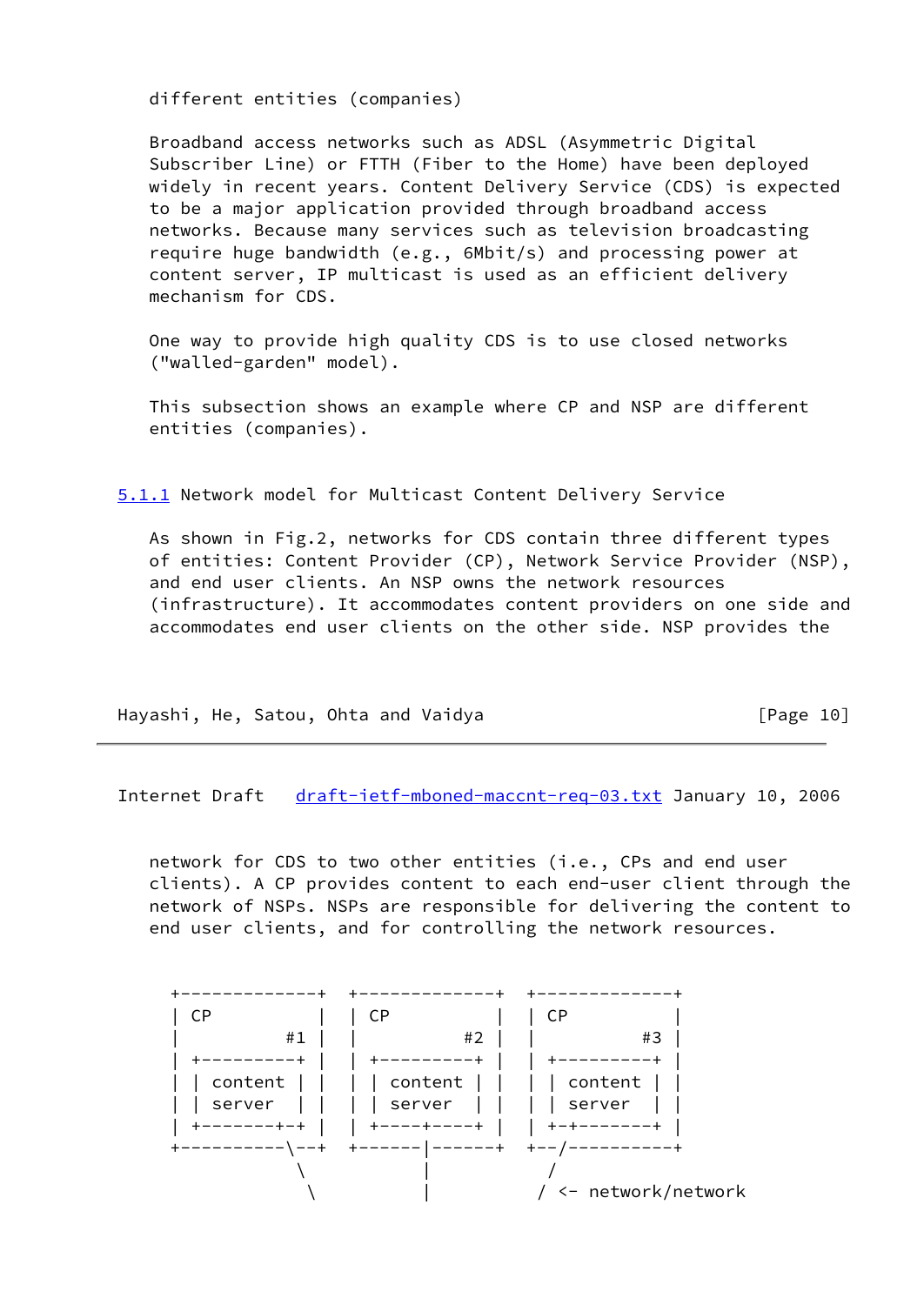

Fig.2 Example of CDS network configuration

 The NSP provides the information server for all multicast channels, and a CP gives detailed channel information (e.g., Time table of each channel) to the information server. An end-user client gets the information from the information server. In this model, multicast is used in the NSP's CDS network, and there are two different contracts. One is the contract between the NSP and the end user which permits the user to access the basic network resources of the NSP. Another contract is between the CP and end user to permit the user to subscribe to multicast content. Because the CP and NSP are different entities, and the NSP generally does

Hayashi, He, Satou, Ohta and Vaidya **Example 2018** [Page 11]

<span id="page-12-0"></span>Internet Draft [draft-ietf-mboned-maccnt-req-03.txt](https://datatracker.ietf.org/doc/pdf/draft-ietf-mboned-maccnt-req-03.txt) January 10, 2006

 not allow a CP to control (operate) the network resources of the NSP, user authorization needs to be done by the CP and NSP independently. Since there is no direct connection to the user/network interface, the CP cannot control the user/network interface. An end user may want to move to another place, or may want to change her/his device (client) anytime without interrupting her/his reception of services. As such, IP Multicast network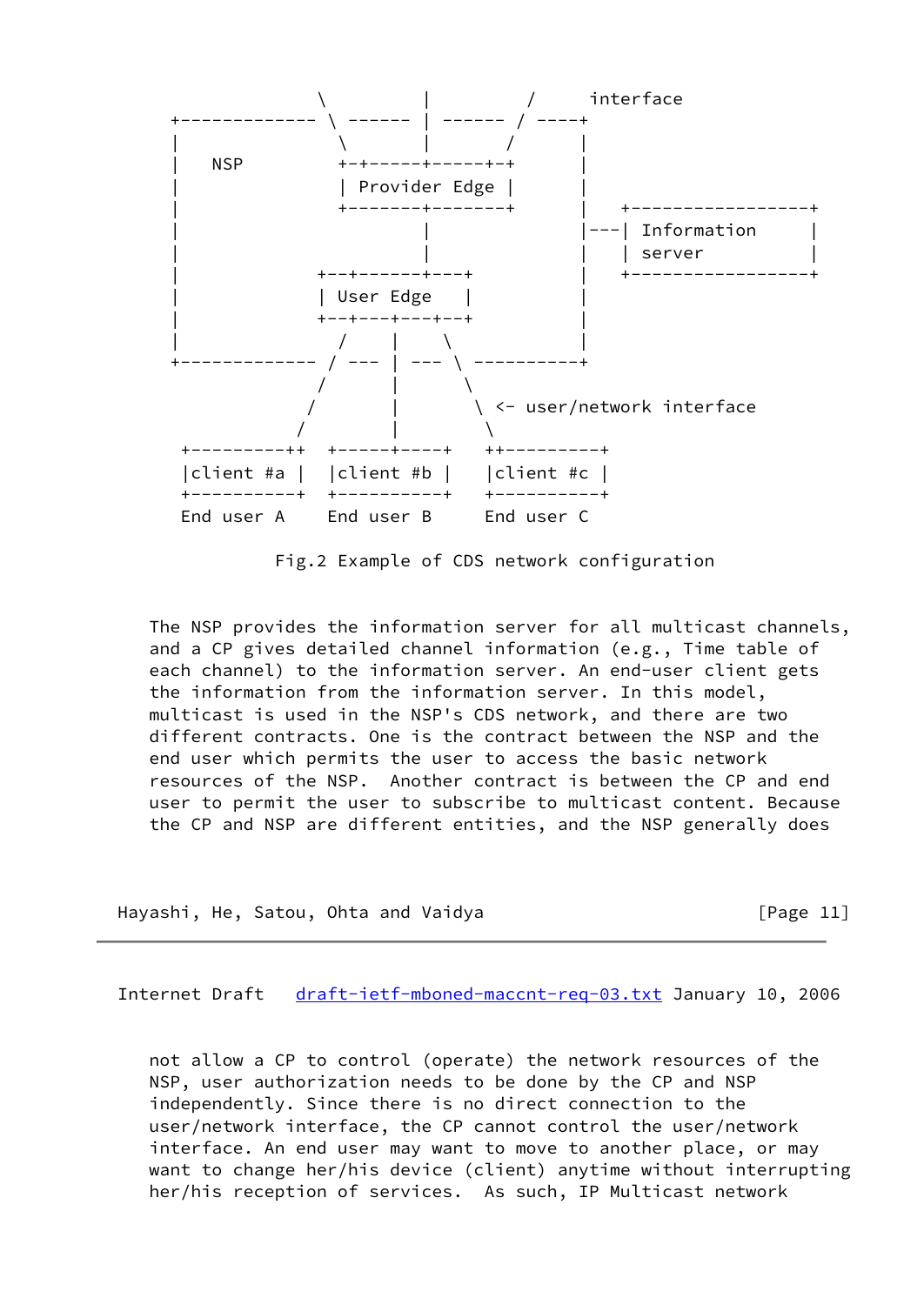should support portability capabilities.

# <span id="page-13-0"></span>[5.1.2](#page-13-0) Content Delivery Service Requirements

 To have a successful business providing multicast, there are some specific requirements for the IP Multicast-based Content Delivery Service.

# <span id="page-13-1"></span>[5.1.2.1](#page-13-1) Accounting Requirements

 Since the CP and NSP are different business entities, they need to share the revenue. Such a revenue sharing business relationship requires accurate and near real-time accounting information about the end user clients' activity on accessing the content services. The accounting information should be per content/usage-base to enable varied billing and charging methods.

 The user accessing particular content is represented by the user's activities of joining or leaving the corresponding multicast group/channel (<g> or <s,g>). In multicast networks, only NSPs can collect group joining or leaving activities in real-time through their last-hop multicast access edge devices. The NSPs can transfer the accounting information to related CPs for them to generate end user billing information. The normal AAA technology can be used to transfer the accounting information.

 To match the accounting information with a particular end-user client, the end-user client has to be authenticated. Usually the account information of an end-user client for content access is maintained by the CP. An end user client may have different user accounts for different CPs. The account is usually in the format of (username, password) so an end user client can access the content services from anywhere. For example, an end user client can access the CP from different NSPs. It should be noted that the user account used for content access can be different from the one used for network access maintained by NSPs.

 The NSP-CP model represents a multi-domain AAA environment. There are plural cases of the model depending on the trust relationship between the NSP and CP, and additional service requirements such as a certain QoS level guarantee or service/terminal portability.

Hayashi, He, Satou, Ohta and Vaidya **Example 20** [Page 12]

<span id="page-13-2"></span>Internet Draft [draft-ietf-mboned-maccnt-req-03.txt](https://datatracker.ietf.org/doc/pdf/draft-ietf-mboned-maccnt-req-03.txt) January 10, 2006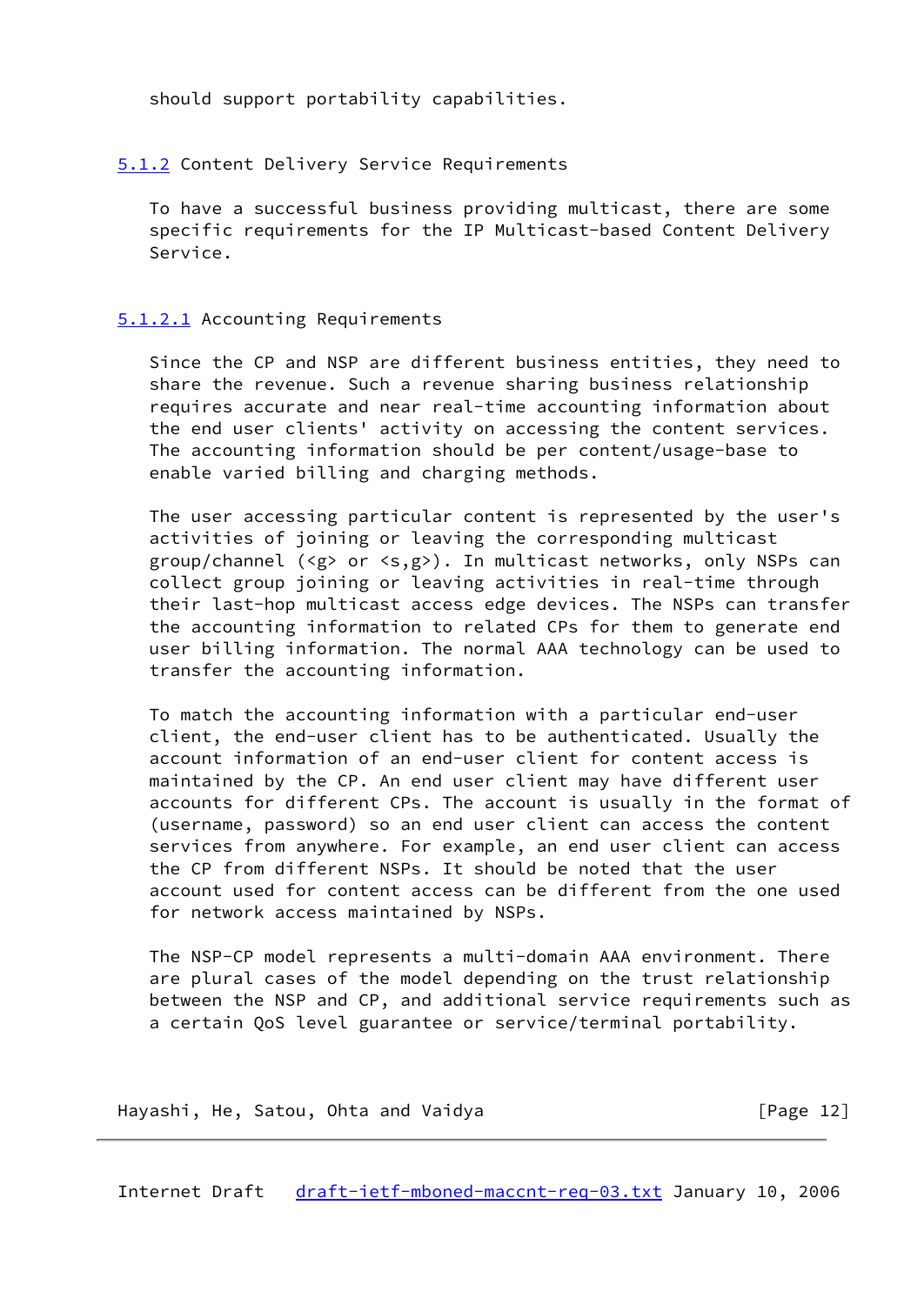A mechanism is necessary to allow a CP and NSP to grasp each user's behavior independently.

 Another requirement related to accounting is the ability to notify a user when accounting really starts. When a "free preview" capability is supported, accounting may not start at the same time as the user's joining of the stream.

### <span id="page-14-0"></span>[5.1.2.2](#page-14-0) Authorization Requirements

 The NSPs are responsible for delivering content and are required to meet certain QoS levels or SLA (service level agreements). For example, video quality is very sensitive to packet loss. So if an NSP cannot meet the quality requirements due to limited network resources if it accepts an additional user request, the NSP should reject that end user's access request to avoid charging the existing (i.e., already joined) user for bad services. For example, if an access line is shared by several users, an additional user's join may cause performance degradation for other users. If the incoming user is the first user on an edge node, this will initiate the transmission of data between the multicast router and the edge node and this extra network traffic may cause performance degradation. There may also be policies that do not necessarily give highest priority to the "first-come" users, and these should also be considered.

 In order to protect network resources against misuse/malicious access and maintain a QoS level, appropriate admission control function for traffic policing purposes is necessary so that the NSP can accept or reject the request without degrading the QoS beyond the specified level.

# <span id="page-14-1"></span>[5.1.2.3](#page-14-1) Authentication Requirements

 There are two different aims of authentication. One is authentication for network access, and another one is for content access. For the first case of authentication, NSP has a AAA server, and for the second case, each CP has a AAA server. In some cases, CPs delegate (outsource) the operation of user authentication to NSPs.

 As such, in addition to network access, multicast group access by a user also needs to be authenticated. Content authentication should support the models where:

 - authentication for multicast content is outsourced to the NSP.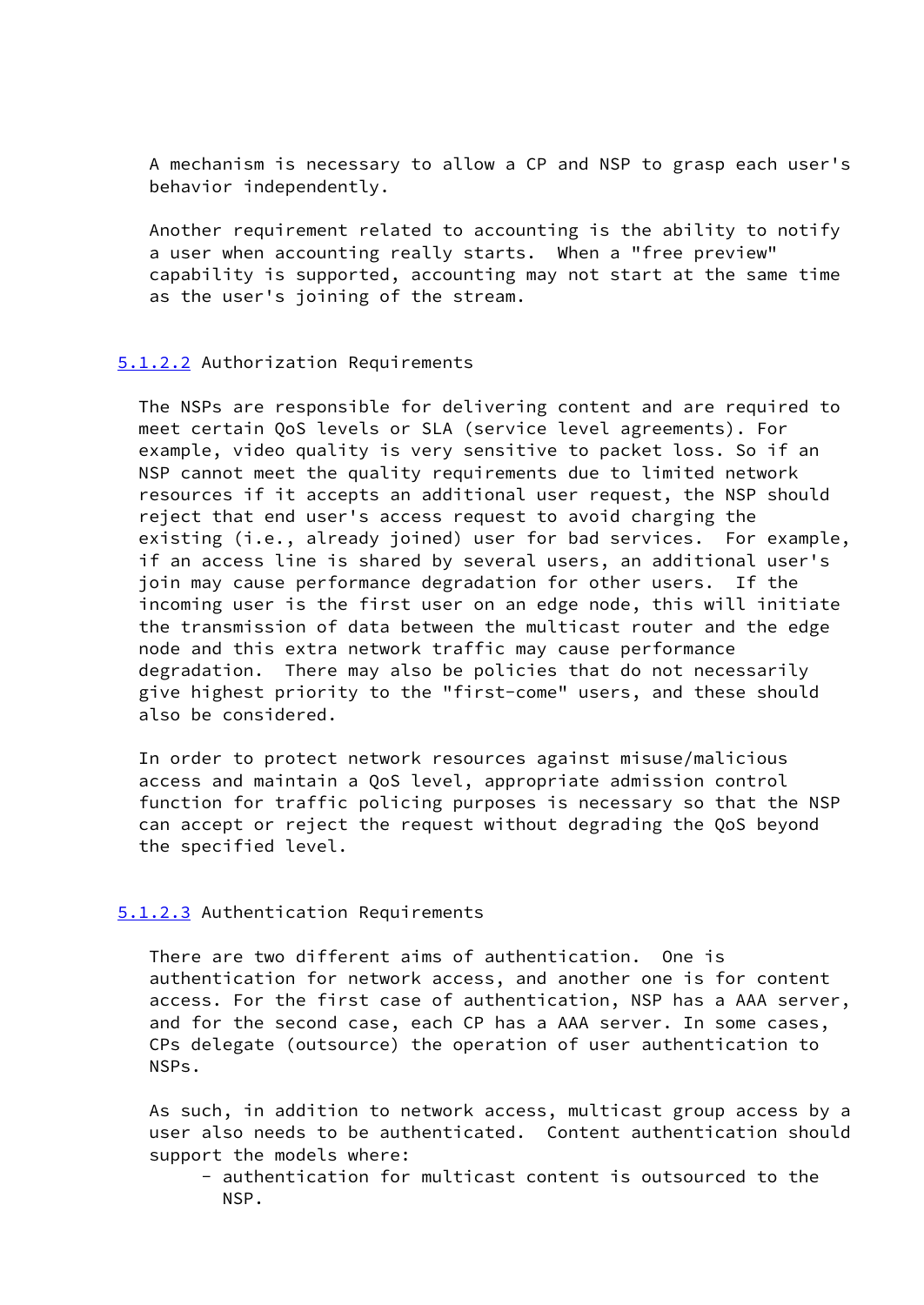<span id="page-15-0"></span>Internet Draft [draft-ietf-mboned-maccnt-req-03.txt](https://datatracker.ietf.org/doc/pdf/draft-ietf-mboned-maccnt-req-03.txt) January 10, 2006

- authentication for multicast content access is operated by the content provider
- <span id="page-15-1"></span> [5.2](#page-15-1) IP Multicast-based Content Delivery Service (CDS): CP and NSP are the same entities (companies)

 Another application example is the case where the content provider (CP) and network service provider (NSP) are the same entity (company) as shown in Fig. 3. In the case that the CP and NSP are the same entity, some of the requirements indicated in 4.1 are not required.

This model does not require the following items:

- Communication method between sender (server) and user (end host). Since they belong to the same company, they can use all the available information.
- Methods to share user-related information between network providers and content providers.

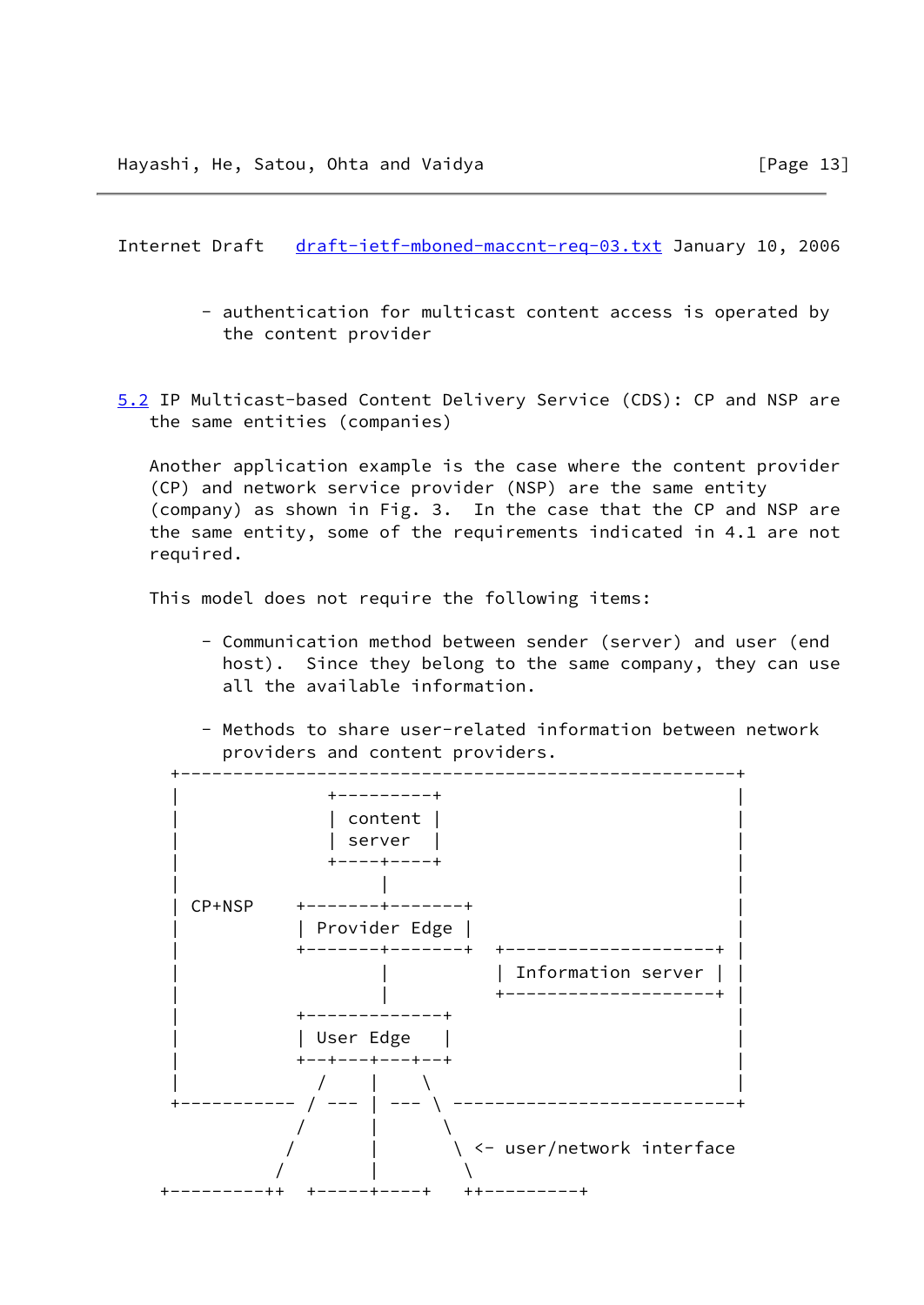| $ $ user #a $ $ $ $ user #b $ $ $ $ user #c $ $ |            |
|-------------------------------------------------|------------|
| +-----------+ +----------+ +---------+          |            |
| End user A – End user B                         | End user C |

Fig.3 Example of CDS network configuration

Hayashi, He, Satou, Ohta and Vaidya **Example 20 and Server** [Page 14]

<span id="page-16-1"></span>Internet Draft [draft-ietf-mboned-maccnt-req-03.txt](https://datatracker.ietf.org/doc/pdf/draft-ietf-mboned-maccnt-req-03.txt) January 10, 2006

# <span id="page-16-0"></span>[6.](#page-16-0) Acknowledgements

 The authors of this draft would like to express their appreciation to Pekka Savola of Netcore Ltd., Daniel Alvarez and Toerless Eckert of Cisco Systems, Sam Sambasivan of SBC, Sanjay Wadhwa of Juniper, Tom Anschutz and Steven Wright of BellSouth, Nicolai Leymann of T- Systems, as well as the participants of the MBONED WG in general.

 Funding for the RFC Editor function is currently provided by the Internet Society.

<span id="page-16-2"></span>[7.](#page-16-2) IANA considerations

This I-D does not raise any IANA consideration issues.

<span id="page-16-3"></span>[8.](#page-16-3) Security considerations

 Accounting capabilities can be used to enhance the security of multicast networks by excluding ineligible clients from the networks.

# <span id="page-16-4"></span>[9.](#page-16-4) Conclusion

 This I-D describes general requirements for providing "well managed" IP multicasting services. It lists issues related to accounting, authentication, authorization and admission control for multicast content delivery. Content Delivery Services with different business models is cited as an application which could benefit from the capabilities of "well managed" IP multicasting described in this document.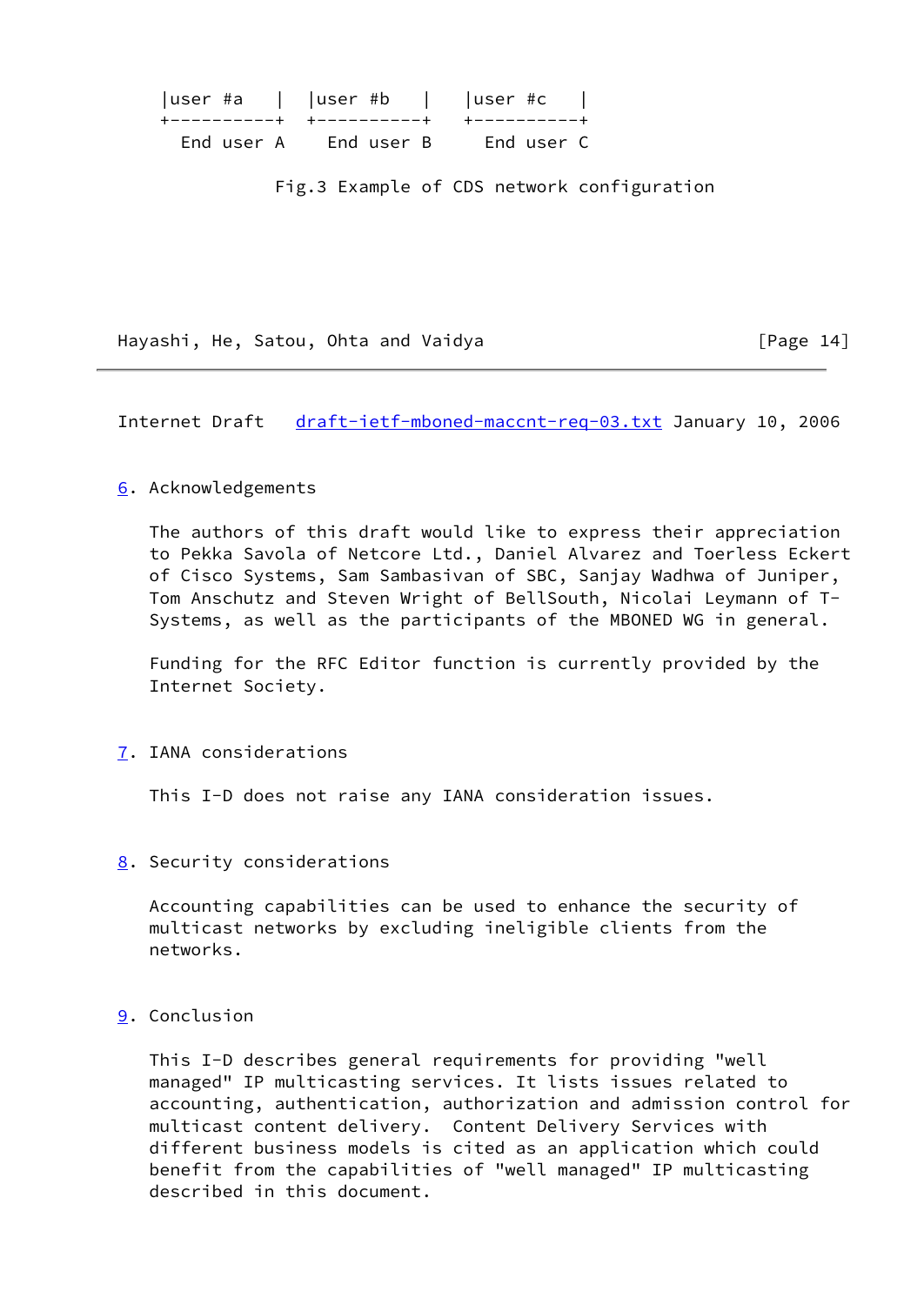It is proposed that this document be used as a starting point for discussing requirements for "well managed" IP multicasting services.

Normative References

- [1] B. Cain, et. al., "Internet Group Management Protocol, Version 3", [RFC3376](https://datatracker.ietf.org/doc/pdf/rfc3376), October 2002.
- [2] R. Vida, et. al., "Multicast Listener Discovery Version 2 (MLDv2) for IPv6", [RFC3810](https://datatracker.ietf.org/doc/pdf/rfc3810), June 2004.

Authors' Addresses

 Tsunemasa Hayashi NTT Network Innovation Laboratories 1-1 Hikarino'oka, Yokosuka-shi, Kanagawa, 239-0847 Japan

```
Hayashi, He, Satou, Ohta and Vaidya Franklin [Page 15]
```
Internet Draft [draft-ietf-mboned-maccnt-req-03.txt](https://datatracker.ietf.org/doc/pdf/draft-ietf-mboned-maccnt-req-03.txt) January 10, 2006

 Phone: +81 46 859 8790 Email: hayashi.tsunemasa@lab.ntt.co.jp

 Haixiang He Nortel 600 Technology Park Drive Billerica, MA 01801, USA Phone: +1 978 288 7482 Email: haixiang@nortel.com

 Hiroaki Satou NTT Network Service Systems Laboratories 3-9-11 Midoricho, Musashino-shi, Tokyo, 180-8585 Japan Phone: +81 422 59 4683 Email: satou.hiroaki@lab.ntt.co.jp

 Hiroshi Ohta NTT Network Service Systems Laboratories 3-9-11 Midoricho, Musashino-shi, Tokyo, 180-8585 Japan Phone: +81 422 59 3617 Email: ohta.hiroshi@lab.ntt.co.jp

 Susheela Vaidya Cisco Systems, Inc. 170 W. Tasman Drive San Jose, CA 95134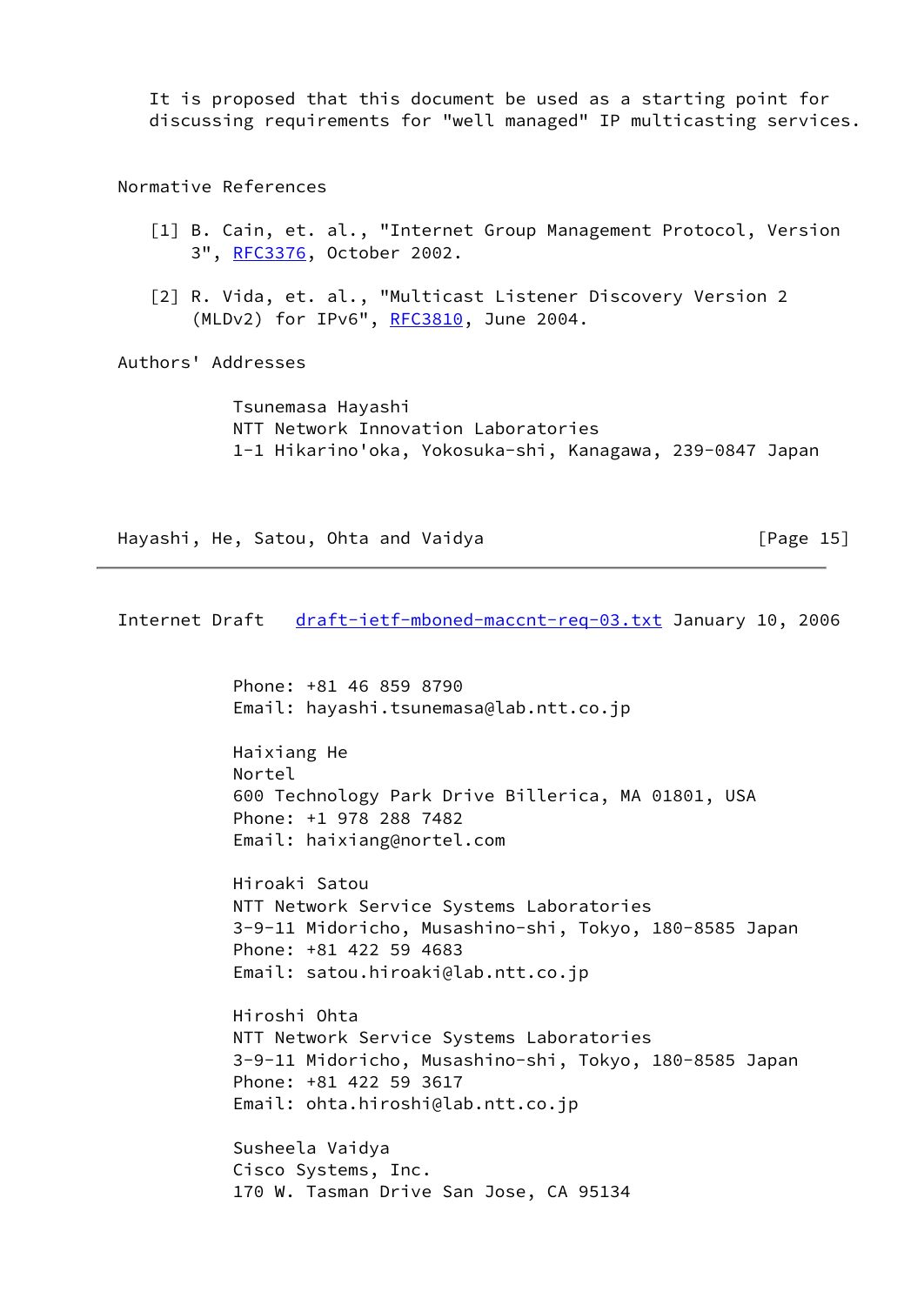Phone: +1 408 525 1952 Email: svaidya@cisco.com

Hayashi, He, Satou, Ohta and Vaidya **Fig. 16** [Page 16]

<span id="page-18-0"></span>Internet Draft [draft-ietf-mboned-maccnt-req-03.txt](https://datatracker.ietf.org/doc/pdf/draft-ietf-mboned-maccnt-req-03.txt) January 10, 2006

Full Copyright Statement

Copyright (C) The Internet Society (2006).

 This document is subject to the rights, licenses and restrictions contained in  $BCP$  78, and except as set forth therein, the authors retain all their rights.

 This document and the information contained herein are provided on an "AS IS" basis and THE CONTRIBUTOR, THE ORGANIZATION HE/SHE REPRESENTS OR IS SPONSORED BY (IF ANY), THE INTERNET SOCIETY AND THE INTERNET ENGINEERING TASK FORCE DISCLAIM ALL WARRANTIES, EXPRESS OR IMPLIED, INCLUDING BUT NOT LIMITED TO ANY WARRANTY THAT THE USE OF THE INFORMATION HEREIN WILL NOT INFRINGE ANY RIGHTS OR ANY IMPLIED WARRANTIES OF MERCHANTABILITY OR FITNESS FOR A PARTICULAR PURPOSE.

Intellectual Property

 The IETF takes no position regarding the validity or scope of any Intellectual Property Rights or other rights that might be claimed to pertain to the implementation or use of the technology described in this document or the extent to which any license under such rights might or might not be available; nor does it represent that it has made any independent effort to identify any such rights. Information on the IETF's procedures with respect to rights in IETF Documents can be found in [BCP 78](https://datatracker.ietf.org/doc/pdf/bcp78) and [BCP 79](https://datatracker.ietf.org/doc/pdf/bcp79).

 Copies of IPR disclosures made to the IETF Secretariat and any assurances of licenses to be made available, or the result of an attempt made to obtain a general license or permission for the use of such proprietary rights by implementers or users of this